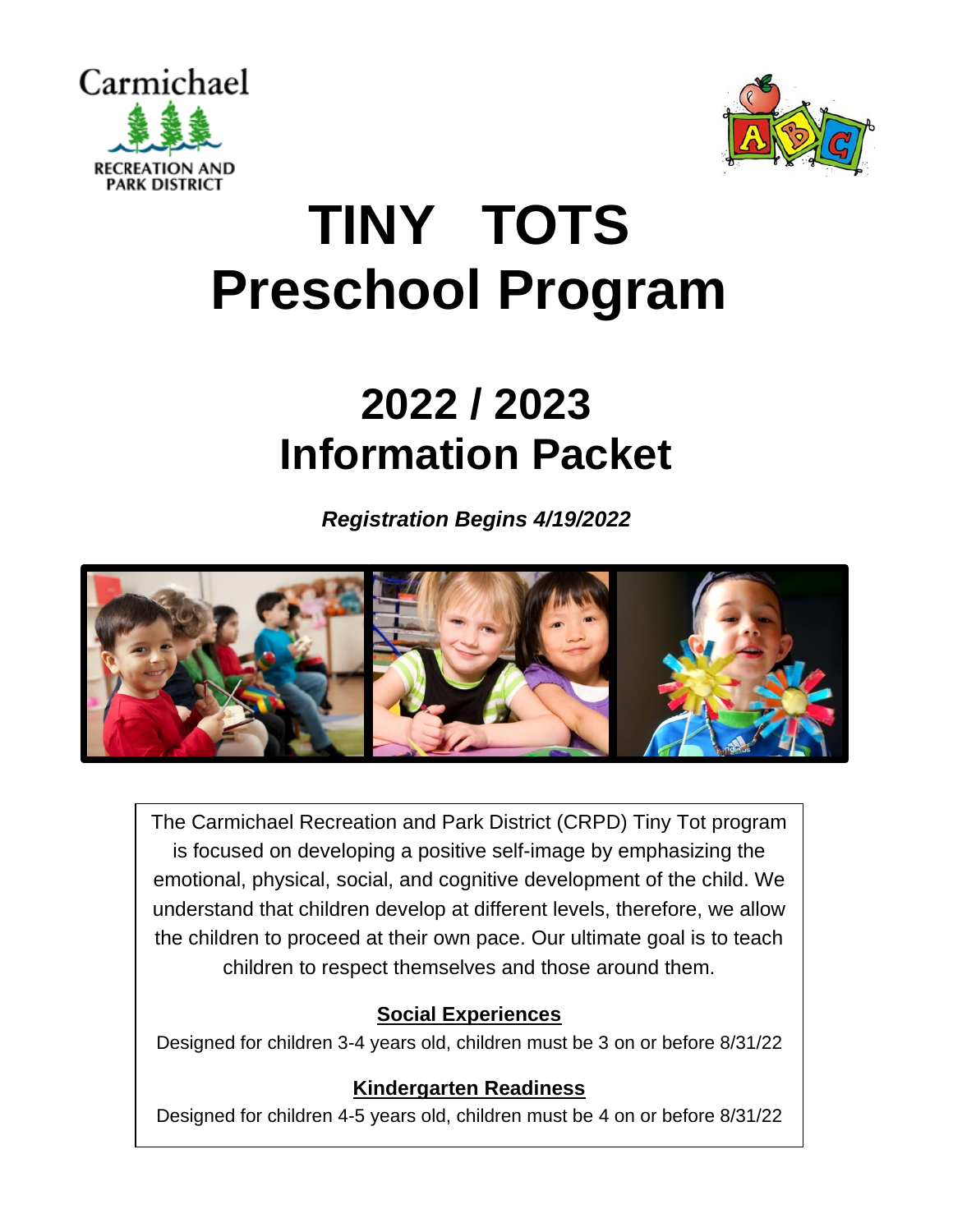- **Location:** Veteran's Building 5750 Grant Avenue Carmichael, CA 95608
- **Phone:** Tiny Tot Room La Sierra Community Center Office (916) 972-7647 5325 Engle Road #100 [tinytots@carmichaelpark.com](mailto:tinytots@carmichaelpark.com) (916) 485-5322

Matthew Zimmerling Telly Freidenfelt Recreation Supervisor **Recreation Coordinator**  (916) 306-5514 (916) 483-2991 [mzimmerling@carmichaelpark.com](mailto:mzimmerling@carmichaelpark.com) [Telly@carmichaelpark.com](mailto:Telly@carmichaelpark.com)

**Hours:** 9am - 12pm

**Program Dates:** August 22, 2022, through May 26, 2023

- **Closure Dates:** September 5 Labor Day October 3 School Holiday November 10 School Holiday November 11 Veteran's Day November 21 – 25 Thanksgiving Break December 23 – January 9 Winter Break February 20 – 24 President's Week Break March 20 School Holiday April 3 – 7 Spring Break
	- January 16 Martin Luther King Jr. Day
- **Fees:** A \$50 non-refundable fee applies upon registration.

| <b>Payment</b><br><b>Dates</b> | <b>Month</b>       | <b>Social</b><br><b>Experiences</b><br>(Ages 3-4) T/TH | <b>Kindergarten</b><br><b>Readiness</b><br>(Ages 4-5) M/W/F |
|--------------------------------|--------------------|--------------------------------------------------------|-------------------------------------------------------------|
| Upon<br>Registration           | August & September | $$175$ (R), $$185$ (NR)                                | \$230 (R), \$240 (NR)                                       |
| 9/25                           | October            | \$175 (R), \$185 (NR)                                  | \$230 (R), \$240 (NR)                                       |
| 10/25                          | November           | $$175$ (R), $$185$ (NR)                                | \$230 (R), \$240 (NR)                                       |
| 11/25                          | December           | $$175$ (R), $$185$ (NR)                                | \$230 (R), \$240 (NR)                                       |
| 12/25                          | January            | $$175$ (R), $$185$ (NR)                                | \$230 (R), \$240 (NR)                                       |
| 1/25                           | February           | $$175$ (R), $$185$ (NR)                                | \$230 (R), \$240 (NR)                                       |
| 2/25                           | March              | $$175$ (R), $$185$ (NR)                                | \$230 (R), \$240 (NR)                                       |
| 3/25                           | April              | $$175$ (R), $$185$ (NR)                                | \$230 (R), \$240 (NR)                                       |
| 4/25                           | May                | $$175$ (R), $$185$ (NR)                                | \$230 (R), \$240 (NR)                                       |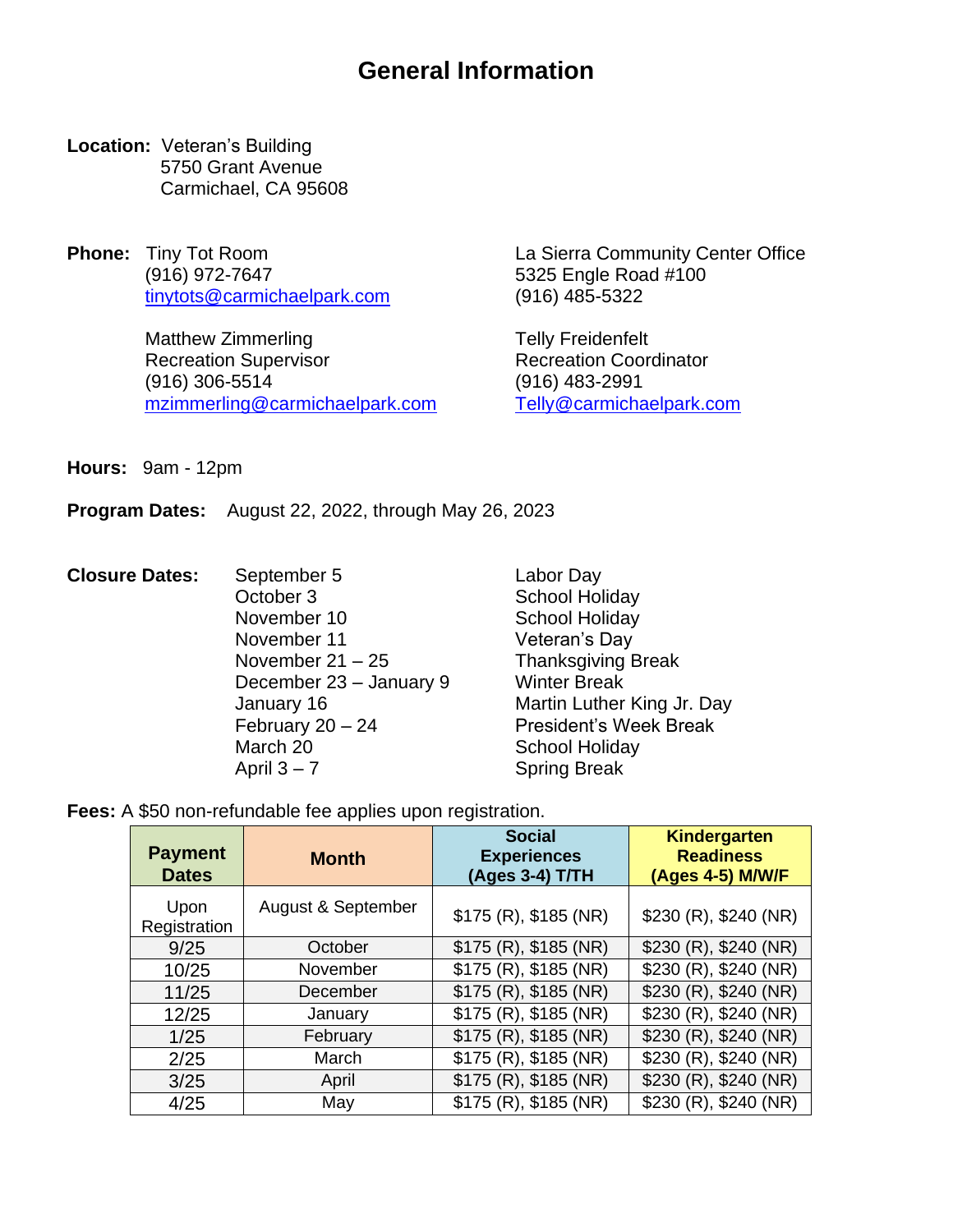#### **PAYMENT INFORMATION**

Monthly fees are due on the  $25<sup>th</sup>$  of the month and late if not paid by the 1<sup>st</sup> of the month. If the fee has not been paid by the 25<sup>th</sup> of the month, an email reminder will be sent out. If the fee is not paid by the 1<sup>st</sup> of the month, a \$10 late fee will be charged. If the prior month's fee is not paid by the 7<sup>th</sup> of the following month, your child will no longer be able to attend class until payment has been received. If fee payments fall a full month behind, your child will be administratively dropped from the program. If a child is dropped from the program and wishes to rejoin, a new \$50 registration fee as well as the first month's fee will need to be paid.

Fees shall be paid in one of the following ways:

- Dropped off at the La Sierra Recreation Office: 5325 Engel Rd #100, Carmichael, CA 95608
	- $\circ$  Registrations can be done in person or dropped off in our drop box
- Over the phone by calling the Office (916) 483-7826

The Carmichael Parks Foundation offers fee assistance through their Youth Scholarship Program. For more information on the Youth Scholarship Program you can visit: <https://www.carmichaelpark.com/youth-program-partial-scholarships-now-available>. If you think your child might be eligible, you can contact our District Office at (916) 485-5322 ext. 29.

#### **HEALTH AND SAFETY**

The CRPD Tiny Tot program requires a report on the child's history, including a copy of the child's current immunization record and any emergency I.D. information. California State Law requires that all children attending our Tiny Tot program have current immunizations. Please bring proof of immunization.

**Important Note**: In the event of illness, please keep sick children at home as they will benefit more by returning to class well rested and healthy. Further, the instructor should be notified immediately if by chance the child is diagnosed with a communicable disease, such as Pink Eye, Strep Throat, Head Lice, Chicken Pox, Measles, or Mumps.

Should the child become ill during class, the parents will be notified and asked to pick the child up. It is the policy of the CRPD Tiny Tot program that medications will not be dispensed during class time. In the event of an emergency, certified personnel will administer appropriate First Aid procedures. If an extreme situation should arise, 911 will be called and the parent will be notified.

#### **ATTENDANCE**

Doors will open at 9:00am at which time you must sign your child in. Prior arrangements and authorization are required when someone besides the parents/guardians will pick up the child. A sign-in/sign-out sheet will be inside the classroom by the door for parents/guardians to use. Classes will end promptly at 12:00pm (noon). Please contact the instructor if you will be late to pick up your child.



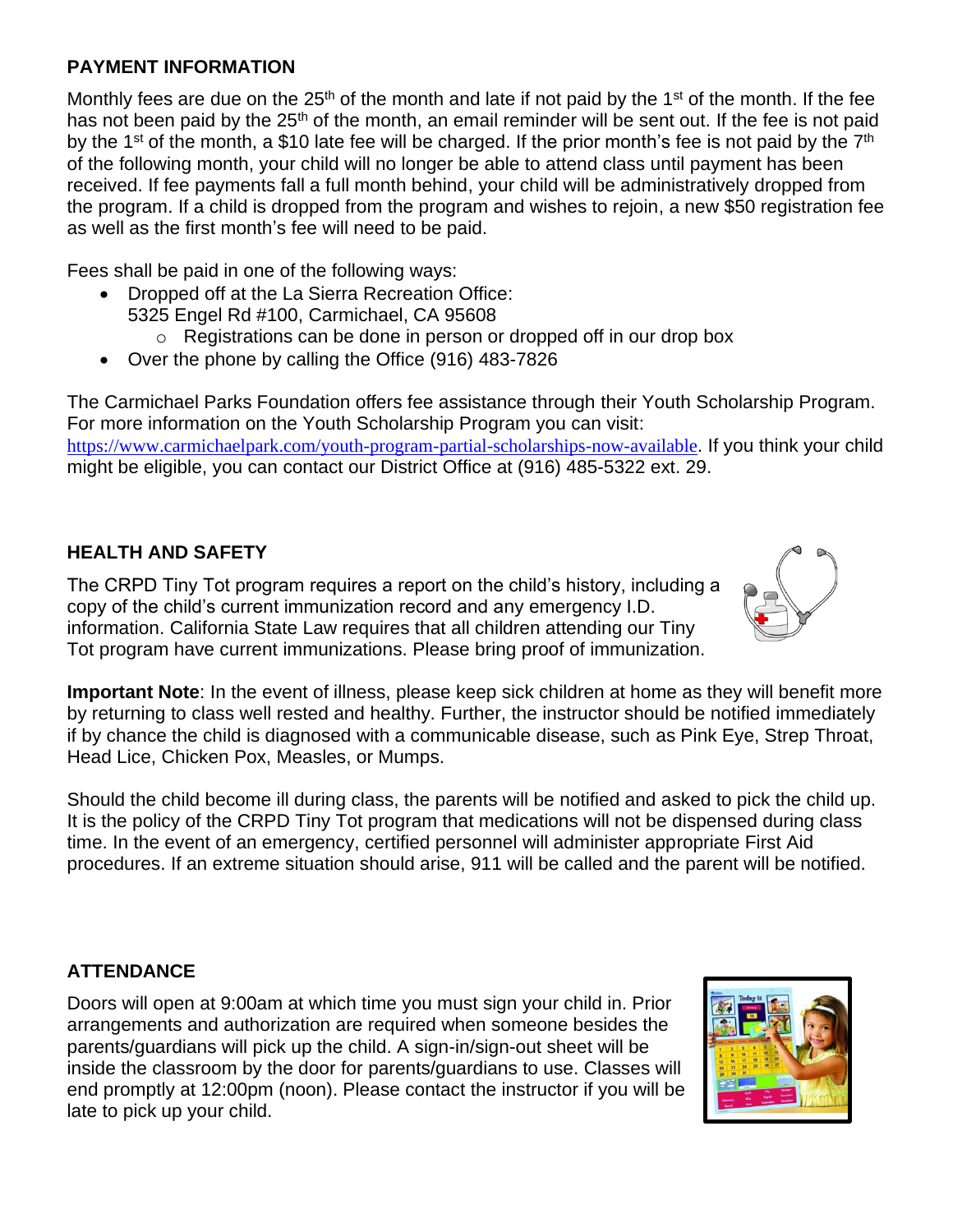#### **DAILY SCHEDULE**

The schedule can differ day to day but here is a general idea of what a normal day would be:

- Check-in / Group Play
- Small Group Stations
- Circle Time / Carpet Time
- Arts & Crafts
- Social Time / Snack Time
- Exercise / Outdoor Time
- Fine Motor Activity Skills

#### **SNACK AND SHARING**

Please pack your child a beverage and a nutritious snack to bring with them to preschool. A full lunch is NOT necessary.

**NOTE: Tiny Tots Preschool Program is peanut/nut free. Do NOT send any nut foods to the program with your child. This is a safety precaution for all of the children, thank you.**



#### **FIELD TRIPS**

There may be field trips planned during the program year. If you want your child to participate in the field trips, a small fee for each may be required. Transportation to and from the field trips will be the responsibility of the parents and parent participation will be encouraged. You can make arrangements to carpool with other children from the class if needed.

#### **DISCIPLINE**

The instructor will attempt to demonstrate to the child the inappropriateness of the child's action(s). This will be followed by suggestions of alternative forms of behavior. If reasoning should fail and three warnings have been given, then the child will have a "Time-Out". If problems should continue a Parent-Staff conference will be scheduled. After all other behavior modifications have been exhausted; we reserve the right, and have the authority, to dismiss the child from the program. Physical behavior is not allowed in our programs. Any child who demonstrates physical behavior may be dismissed from the program handled on a case-by-case basis. CRPD Tiny Tots program follows the **No Bite Policy**, one warning will be given. If a second occurrence were to happen, the child may be removed from the program.

#### **CLOTHING**

For the safety of your child, closed toed shoes are required. Clothing should be appropriate for outside play as well as messy arts and crafts. If your child has occasional bathroom accidents, please bring a change of clothes in a bag with their name on it.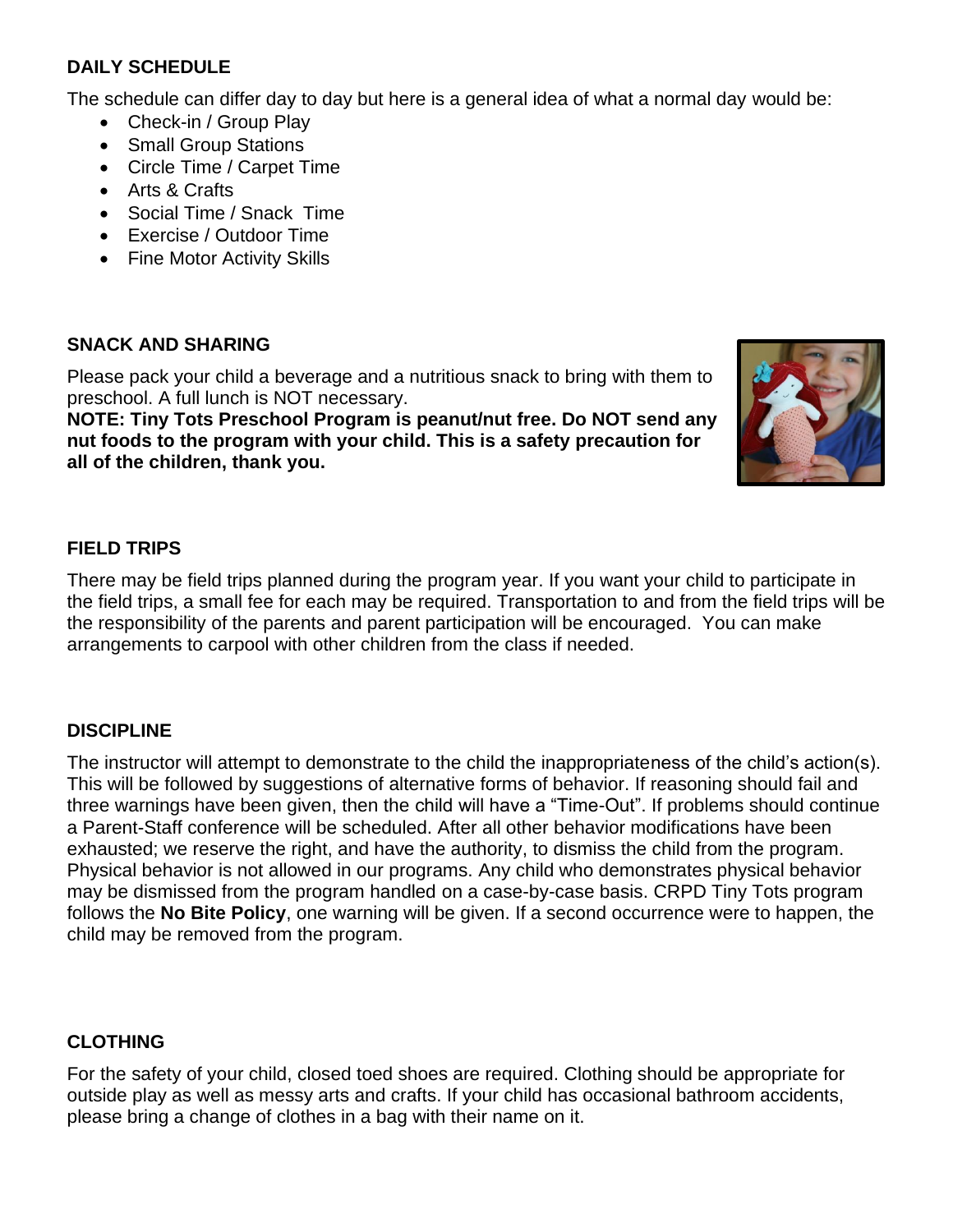#### **BATHROOM PROCEDURES**



All children must be toilet-trained and able to take care of their own bathroom needs prior to enrollment in the Tiny Tot program. Please speak to the instructor if you have any questions regarding this.

#### **HOLIDAY OBSERVANCES**

In the CRPD Tiny Tot program, we understand that holidays and birthdays are important to children. We enjoy celebrating these times with the children, but we can also appreciate how certain holidays are celebrated by different beliefs. Therefore, to remain neutral in our participating families' given beliefs, all holidays are celebrated without religious slant.

If you would like to have your child celebrate their birthday with the class, please talk to your child's teacher beforehand to make sure those who may have food allergies are notified. It is important to provide an inclusive environment for all of the kids so please do not hand out invitations for parties during school hours unless the whole class is invited.

#### **EMERGENCY PROCEDURES**

Instructors teach and review with children various emergency procedures.

- Fire & Lock Down Drills Where to go, what to do, and practice time.
- Strangers On walking field trips to the back of the park, instructors review safety measures to take including not to talking to strangers, staying with class, etc.
- Animals Watching out for stray animals and what they should and should not do.

#### **INSTRUCTORS/DISTRICT STAFF**

The program has a head instructor and an assistant. They are on site with the children on a day-today basis. We fingerprint, drug test, and TB screen all staff that have direct contact with the children. Our on-site Maintenance employees are also fingerprinted. If the instructor or aide are ill, we will have recreation staff available to assist with the program. Our staff strives to create a nurturing, fun, and creative atmosphere for all children. We hope you enjoy our program.